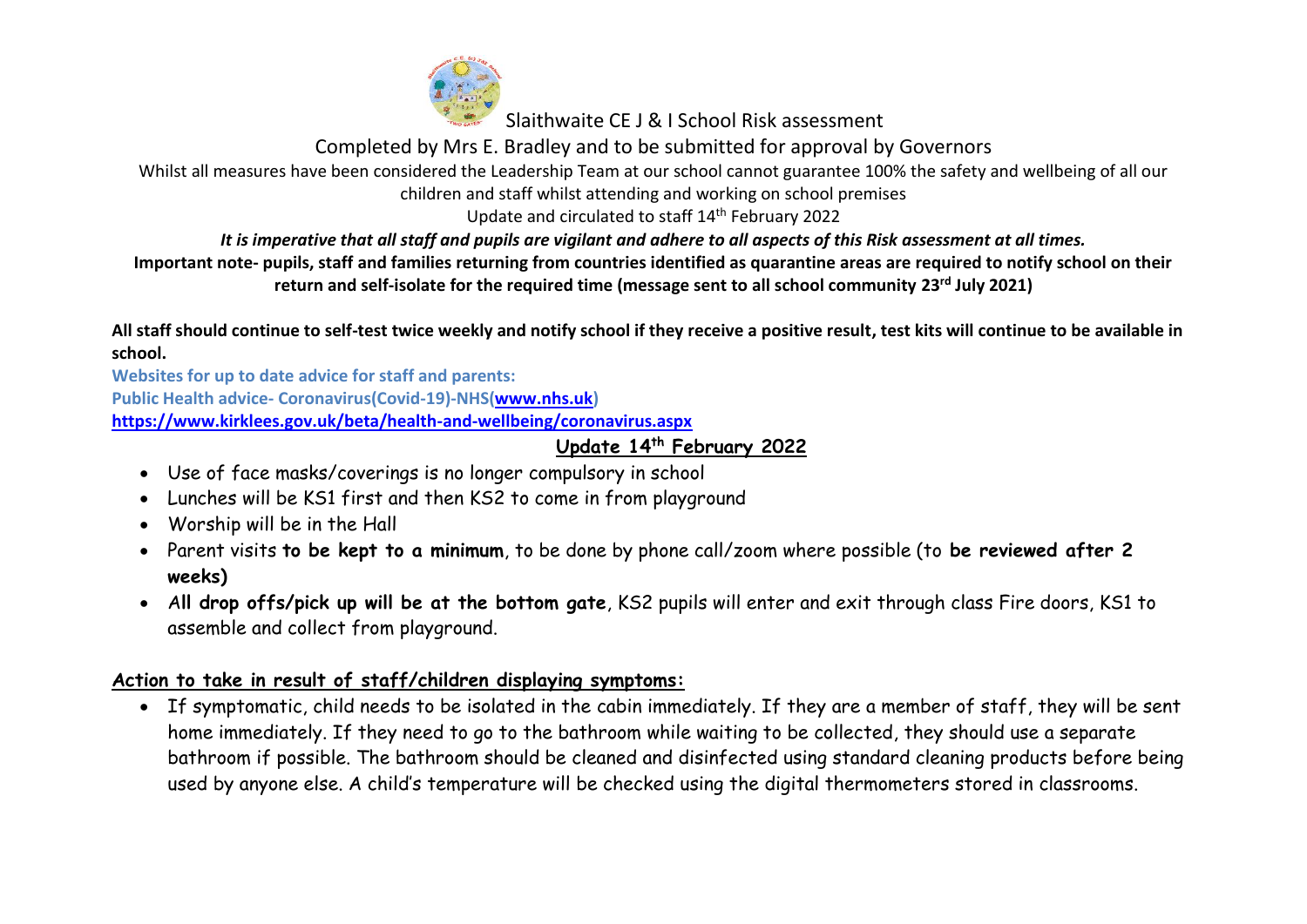

Completed by Mrs E. Bradley and to be submitted for approval by Governors

Whilst all measures have been considered the Leadership Team at our school cannot guarantee 100% the safety and wellbeing of all our children and staff whilst attending and working on school premises

Update and circulated to staff 14<sup>th</sup> February 2022

## *It is imperative that all staff and pupils are vigilant and adhere to all aspects of this Risk assessment at all times.*

- Parents of child contacted and asked to come and collect them and the cabin to be locked until sanitised and cleaned Parents or carers should collect their child promptly, ideally within 30 minutes.
- When a child, young person or staff member develops symptoms compatible with coronavirus (COVID-19), they should be sent home and advised to book a PCR test at the earliest opportunity and self-isolate until a negative PCR result is obtained. At this point, they can return to school. PCR tests can be booked by visiting [NHS.UK](https://www.nhs.uk/conditions/coronavirus-covid-19/testing-for-coronavirus/ask-for-a-test-to-check-if-you-have-coronavirus/) or phone NHS 119.
- If the child, young person or staff member tests positive on the PCR/LF test then they must self isolate for 5 days and follow NHS advice. As of 17.01.22, those who receive negative LFD results on day 4 and day 5 of their selfisolation period – with tests taken 24 hours apart – will no longer have to self-isolate for the full 10 days. The first test must be taken no earlier than day of the self-isolation period.
- Those who leave self-isolation on or after day 5 are strongly advised to limit close contact with other people in crowded or poorly ventilated spaces, work from home if possible and minimise contact with anyone who is at higher risk of severe illness if infected with COVID- 19.
- There is no change to the guidance for unvaccinated contacts of positive COVID-19 cases, who are still required to self-isolate for 10 full days after their date of exposure to the virus.
- Fellow household members of the positive case do not have to isolate for 5 days. However, it is highly recommended to keep everyone in the school community safe that all members of the household book a PCR test and isolate until the result is obtained. If negative, they can attend school/work but if positive they must isolate and also follow NHS advice.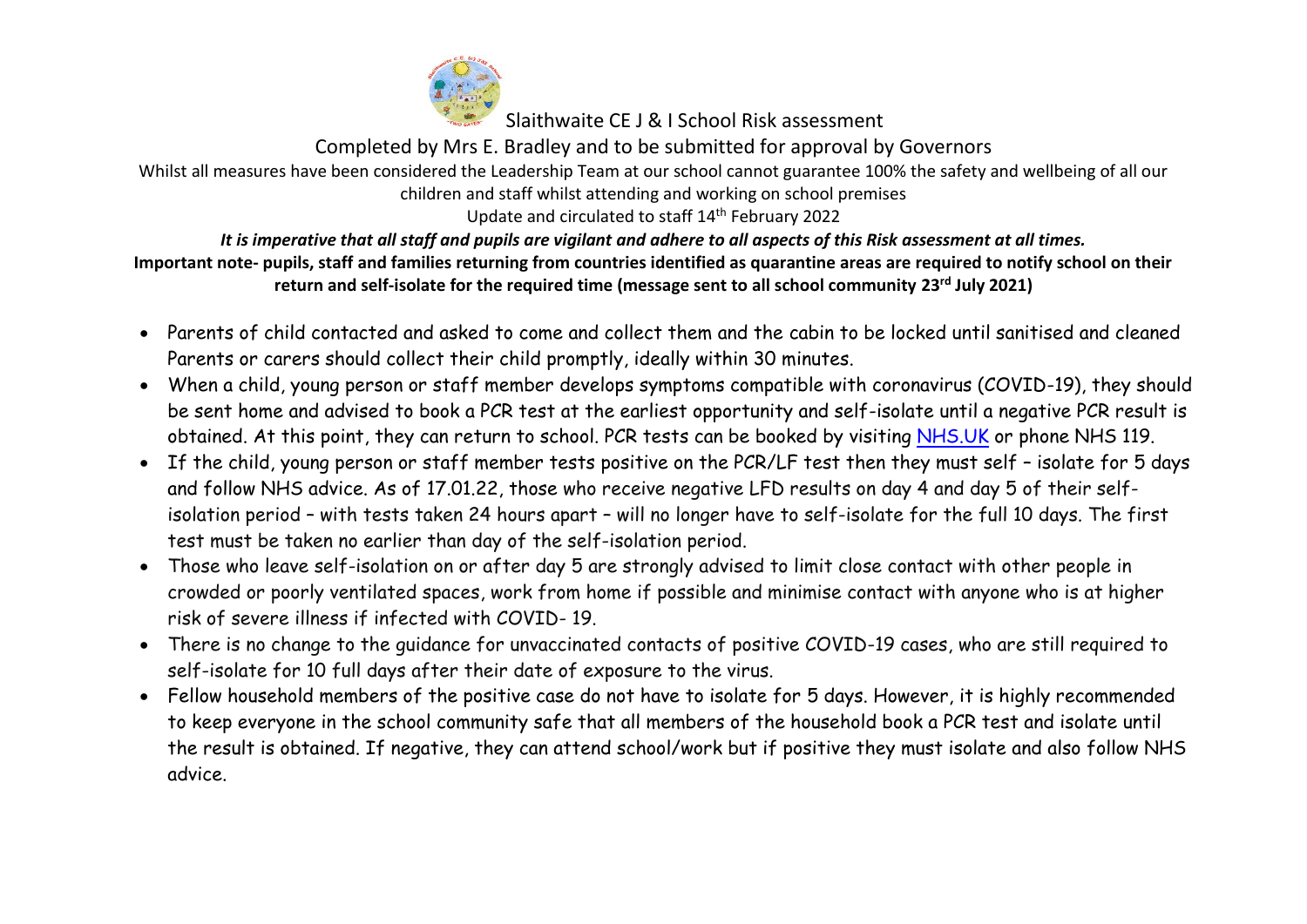

Completed by Mrs E. Bradley and to be submitted for approval by Governors

#### Whilst all measures have been considered the Leadership Team at our school cannot guarantee 100% the safety and wellbeing of all our children and staff whilst attending and working on school premises

Update and circulated to staff 14<sup>th</sup> February 2022

# *It is imperative that all staff and pupils are vigilant and adhere to all aspects of this Risk assessment at all times.*

#### **Important note- pupils, staff and families returning from countries identified as quarantine areas are required to notify school on their return and self-isolate for the required time (message sent to all school community 23rd July 2021)**

- In the result of a positive case in school, no class/bubble closures will take place, unless school are notified by NHS for a specific reason. School does not need to carry out any contact tracing. NHS Test and Trace will now do this.
- In an emergency, call 999 if they are seriously ill or injured or their life is at risk. Do not visit the GP, pharmacy, urgent care center or a hospital.

# **Action to take in result of staff/children testing positive on a Lateral Flow Test:**

- Staff member or child not to attend school/work but inform the office/Headteacher at the earliest opportunity using usual communication methods.
- If the child, young person or staff member tests positive on the PCR/LF test then they must self isolate for 5 days and follow NHS advice.
- As of 17.01.22, those who receive negative LFD results on day 4 and day 5 of their self-isolation period with tests taken 24 hours apart – will no longer have to self-isolate for the full 7 days. The first test must be taken no earlier than day 4 of the self-isolation period.
- If a member of staff has helped someone with symptoms, they do not need to go home unless they develop symptoms themselves. They should wash their hands thoroughly for 20 seconds after any contact with someone who is unwell. Cleaning the affected area with normal household disinfectant after someone with symptoms has left will reduce the risk of passing the infection on to other people.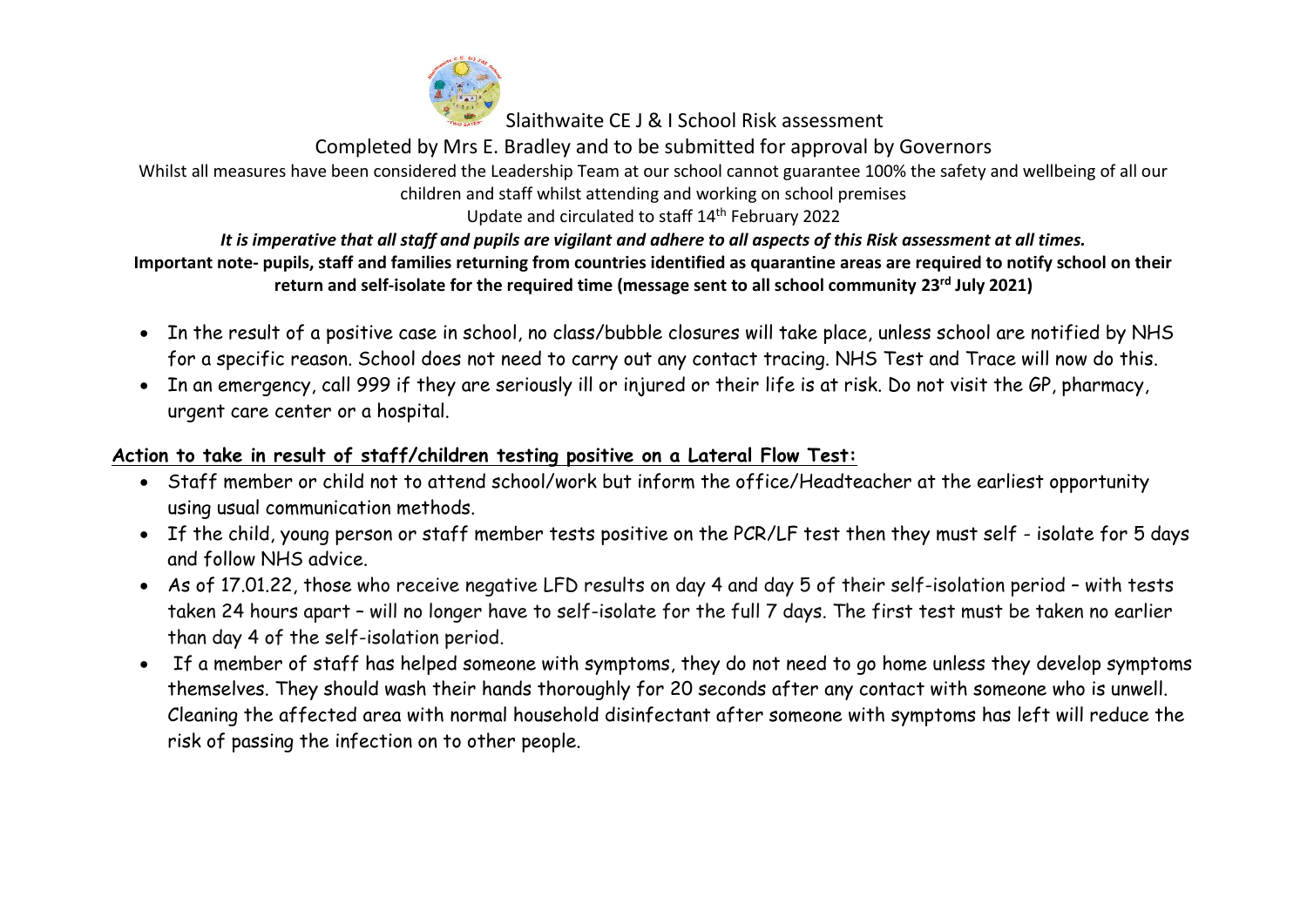

Completed by Mrs E. Bradley and to be submitted for approval by Governors

Whilst all measures have been considered the Leadership Team at our school cannot guarantee 100% the safety and wellbeing of all our children and staff whilst attending and working on school premises

Update and circulated to staff 14<sup>th</sup> February 2022

# *It is imperative that all staff and pupils are vigilant and adhere to all aspects of this Risk assessment at all times.*

#### **Important note- pupils, staff and families returning from countries identified as quarantine areas are required to notify school on their return and self-isolate for the required time (message sent to all school community 23rd July 2021)**

- Those who leave self-isolation on or after day 7 are strongly advised to limit close contact with other people in crowded or poorly ventilated spaces, work from home and minimise contact with anyone who is at higher risk of severe illness if infected with COVID- 19.
- There is no change to the guidance for unvaccinated contacts of positive COVID-19 cases, who are still required to self-isolate for 10 full days after their date of exposure to the virus.
- Fellow household members of the positive case do not have to isolate for 5 days. However, it is highly recommended to keep everyone in the school community safe that all members of the household book a PCR/LF test and isolate until the result is obtained. If negative, they can attend school/work but if positive they must isolate and also follow NHS advice.

# **School closure due to Local Lockdown or outbreak in school:**

- In the event of the school having to close because of an outbreak or individuals testing positive for COVID 19, the online learning platforms Class Dojo/Tapestry will be used to deliver home school learning. This will involve daily work set for the amount of time the children would be in school and cover our full Curriculum.
- Children's progress will be assessed, monitored and fed back to parents via the online learning platforms.
- Where needed and deemed necessary and appropriate, children will access videos of lessons to teach them core skills.
- Due to the record number of cases, the unfortunate situation may arise where all classes cannot be staffed safely due to the number of staff isolating, resulting in the closure of face-to-face learning for some classes/individuals and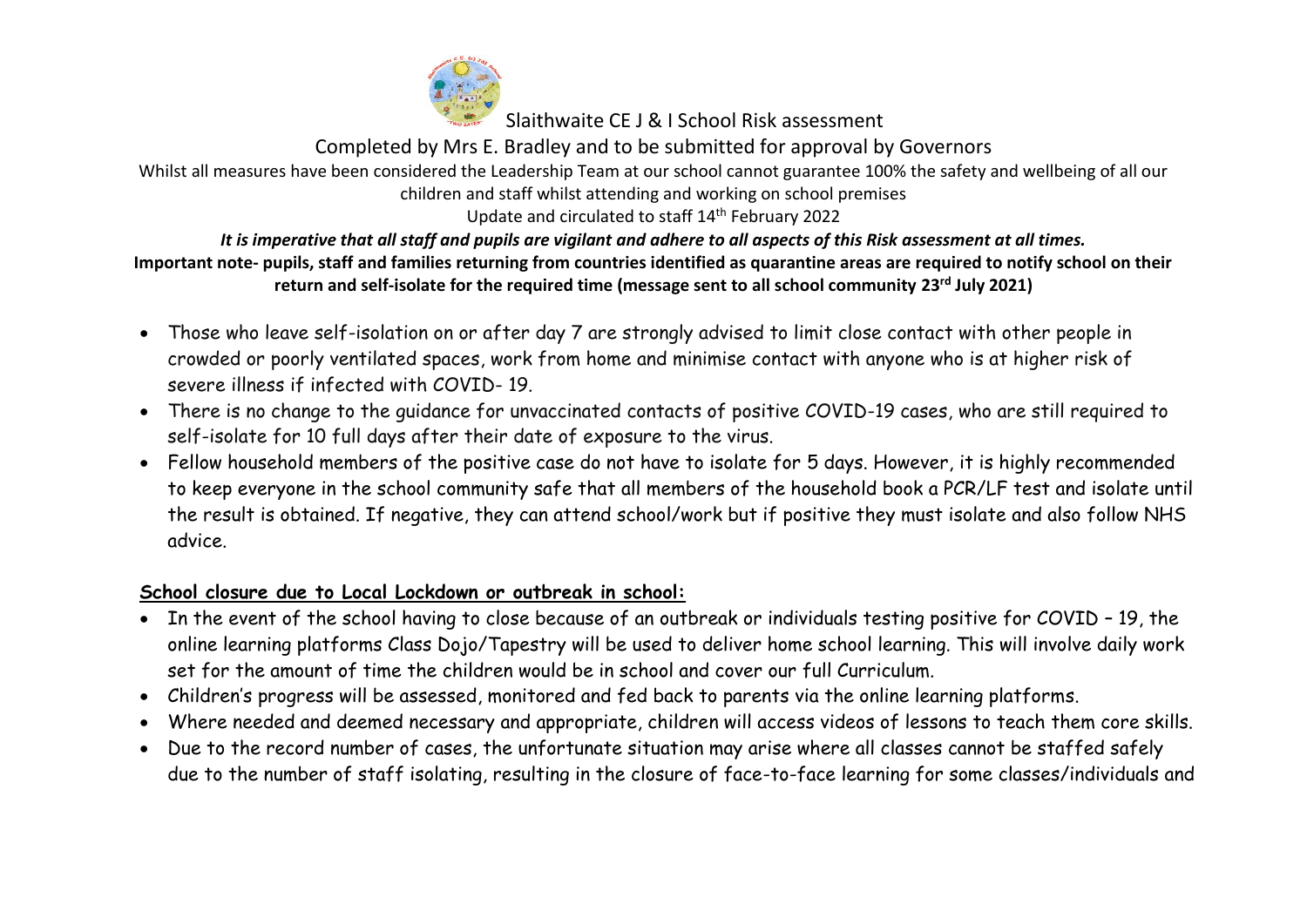

Completed by Mrs E. Bradley and to be submitted for approval by Governors Whilst all measures have been considered the Leadership Team at our school cannot guarantee 100% the safety and wellbeing of all our children and staff whilst attending and working on school premises

Update and circulated to staff 14<sup>th</sup> February 2022

*It is imperative that all staff and pupils are vigilant and adhere to all aspects of this Risk assessment at all times.* **Important note- pupils, staff and families returning from countries identified as quarantine areas are required to notify school on their return and self-isolate for the required time (message sent to all school community 23rd July 2021)**

the move towards providing remote learning/blended learning. This will only be put into place once all other opportunities have been explored e.g. supply staff, support staff covering classes, merging of classes etc.

• If the above does occur and learning moves to remote learning on a short-term period until staffing levels rise again, priority will be given to the children of critical learners and the most vulnerable children. This is in line with the government advice online at [https://www.gov.uk/government/publications/coronavirus-covid-19-maintaining](https://www.gov.uk/government/publications/coronavirus-covid-19-maintaining-educational-provision/guidance-for-schools-colleges-and-local-authorities-on-maintaining-educational-provision)[educational-provision/guidance-for-schools-colleges-and-local-authorities-on-maintaining-educational-provision.](https://www.gov.uk/government/publications/coronavirus-covid-19-maintaining-educational-provision/guidance-for-schools-colleges-and-local-authorities-on-maintaining-educational-provision)

## **School Attendance:**

School attendance is mandatory for all pupils of compulsory school age and it is a priority to ensure that as many children as possible regularly attend school. Where a child is required to self-isolate or quarantine because of COVID-19 in accordance with relevant legislation or guidance published by UKHSA or the DHSC, they should be recorded as code X (not attending in circumstances related to coronavirus). Where they are unable to attend because they have a confirmed case of COVID-19 they should be recorded as code I (illness). For pupils abroad who are facing challenges to return, code X is unlikely to apply. In some specific cases, code Y (unable to attend due to exceptional circumstances) will apply. Where pupils who are self-isolating are within our definition of vulnerable, we will put systems in place to keep in contact with them, particularly if they have a social worker.

# **Key Contact details:**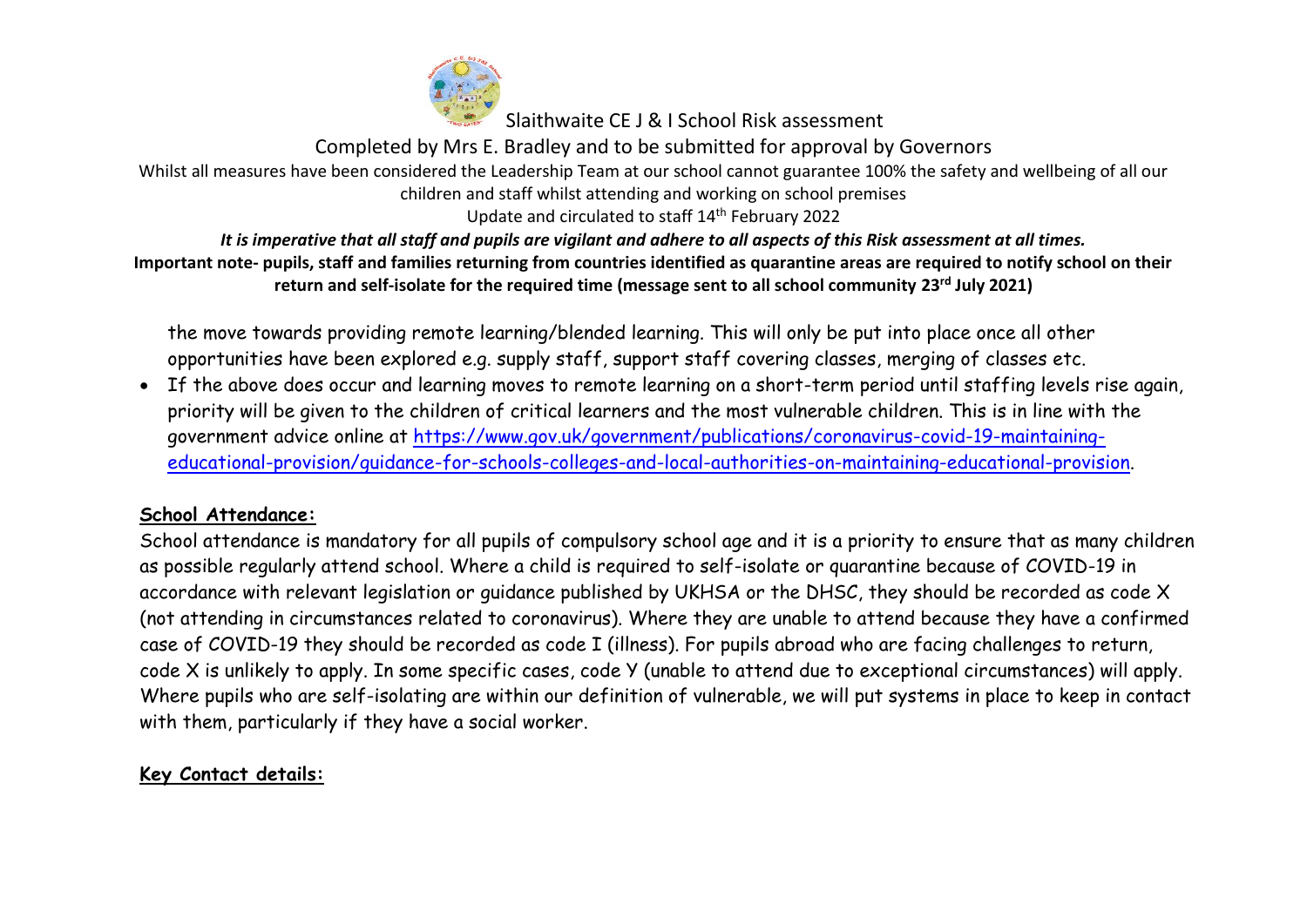

Completed by Mrs E. Bradley and to be submitted for approval by Governors

Whilst all measures have been considered the Leadership Team at our school cannot guarantee 100% the safety and wellbeing of all our children and staff whilst attending and working on school premises

Update and circulated to staff 14<sup>th</sup> February 2022

*It is imperative that all staff and pupils are vigilant and adhere to all aspects of this Risk assessment at all times.*

- SLT consists of the Headteacher (Mrs E Bradley), Deputy Headteacher (Mrs C Hudson) and Early Years Leader (Mrs P Cherrington). All our trained DSL's. Mrs F. Beckett is our trained Mental Health Lead.
- The Chair of Governors, Mrs N Bailey is in charge of overseeing Mental Health and Well-Being along with overall Health and Safety (Health and safety governor is Mr T. Szoradi).

| <b>Risk Type</b>     | Issue/Hazard                    | <b>Measures to Minimise Risk</b>                                |
|----------------------|---------------------------------|-----------------------------------------------------------------|
| School staff         | Using public transport          | Encourage all staff to walk, use their own car but<br>$\bullet$ |
| returning to         |                                 | not car share.                                                  |
| work/entering        | Staff using staff car park      |                                                                 |
| exiting the building |                                 | • Observe social distancing in the carpark and on               |
|                      |                                 | entry into school                                               |
|                      | Use of staffroom/office/toilets |                                                                 |
|                      |                                 | • All staff to use the main entrance/antibac hands              |
|                      | General hygiene                 | on entry and exit at all times                                  |
|                      |                                 |                                                                 |
|                      |                                 |                                                                 |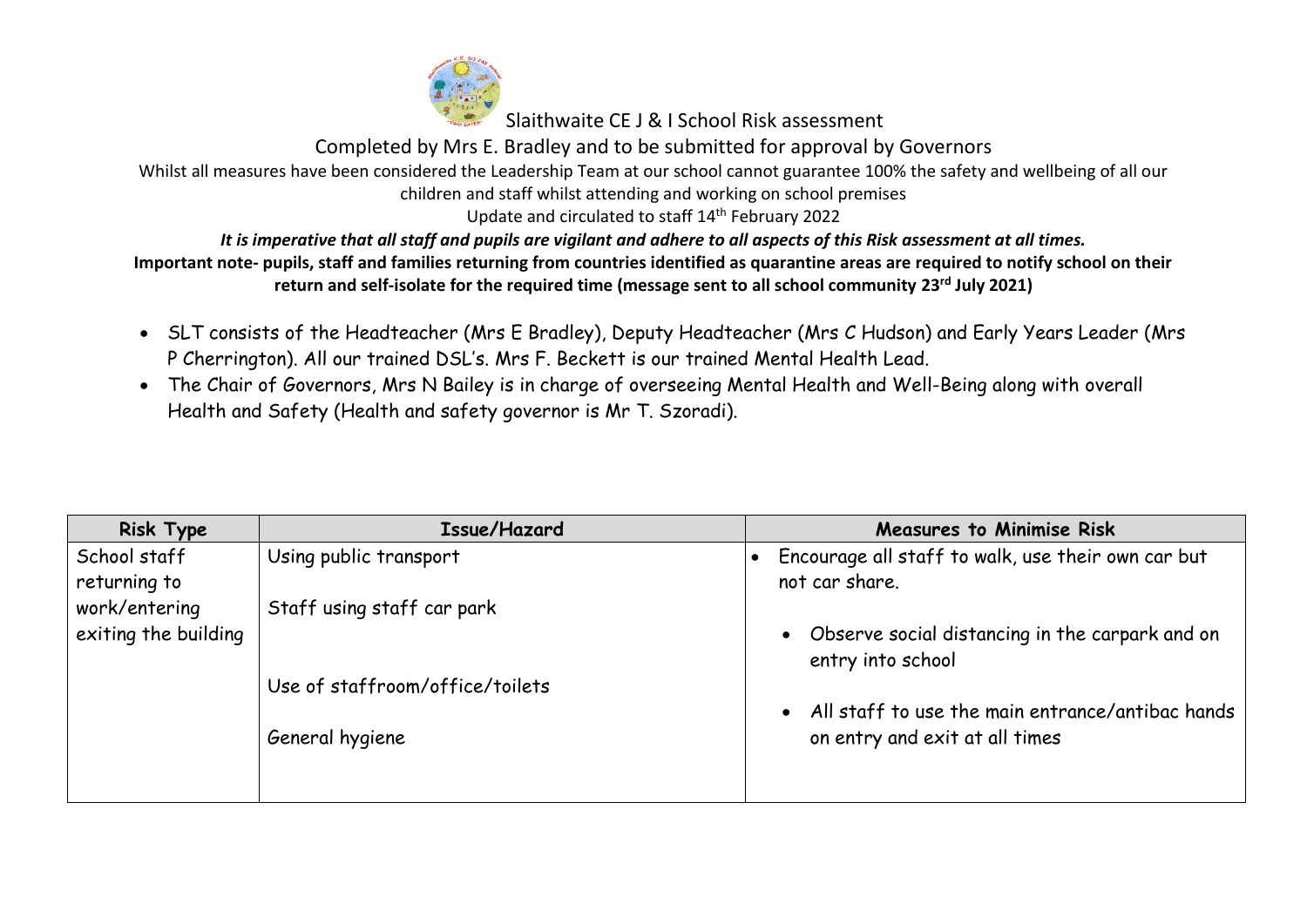

Completed by Mrs E. Bradley and to be submitted for approval by Governors

Whilst all measures have been considered the Leadership Team at our school cannot guarantee 100% the safety and wellbeing of all our

children and staff whilst attending and working on school premises

Update and circulated to staff 14<sup>th</sup> February 2022

*It is imperative that all staff and pupils are vigilant and adhere to all aspects of this Risk assessment at all times.*

|  | • Staff to use shortest route possible to their<br>place of work                                                                                  |
|--|---------------------------------------------------------------------------------------------------------------------------------------------------|
|  | All staff to put personal belongings in<br>$\bullet$<br>classrooms/office/staffroom then wash hands<br>before entry into classrooms               |
|  | All Staff to wipe and clean toilet area after use-<br>$\bullet$<br>spay wipe with paper and record on toilet door.                                |
|  | All Staff to sanitise and wipe staffroom areas<br>$\bullet$                                                                                       |
|  | Staffroom cleaned daily by cleaning staff<br>$\bullet$                                                                                            |
|  | All staff are responsible for ensuring hygiene<br>$\bullet$<br>standards are adhered to when using facilities<br>(spray and wipe sink and toilet) |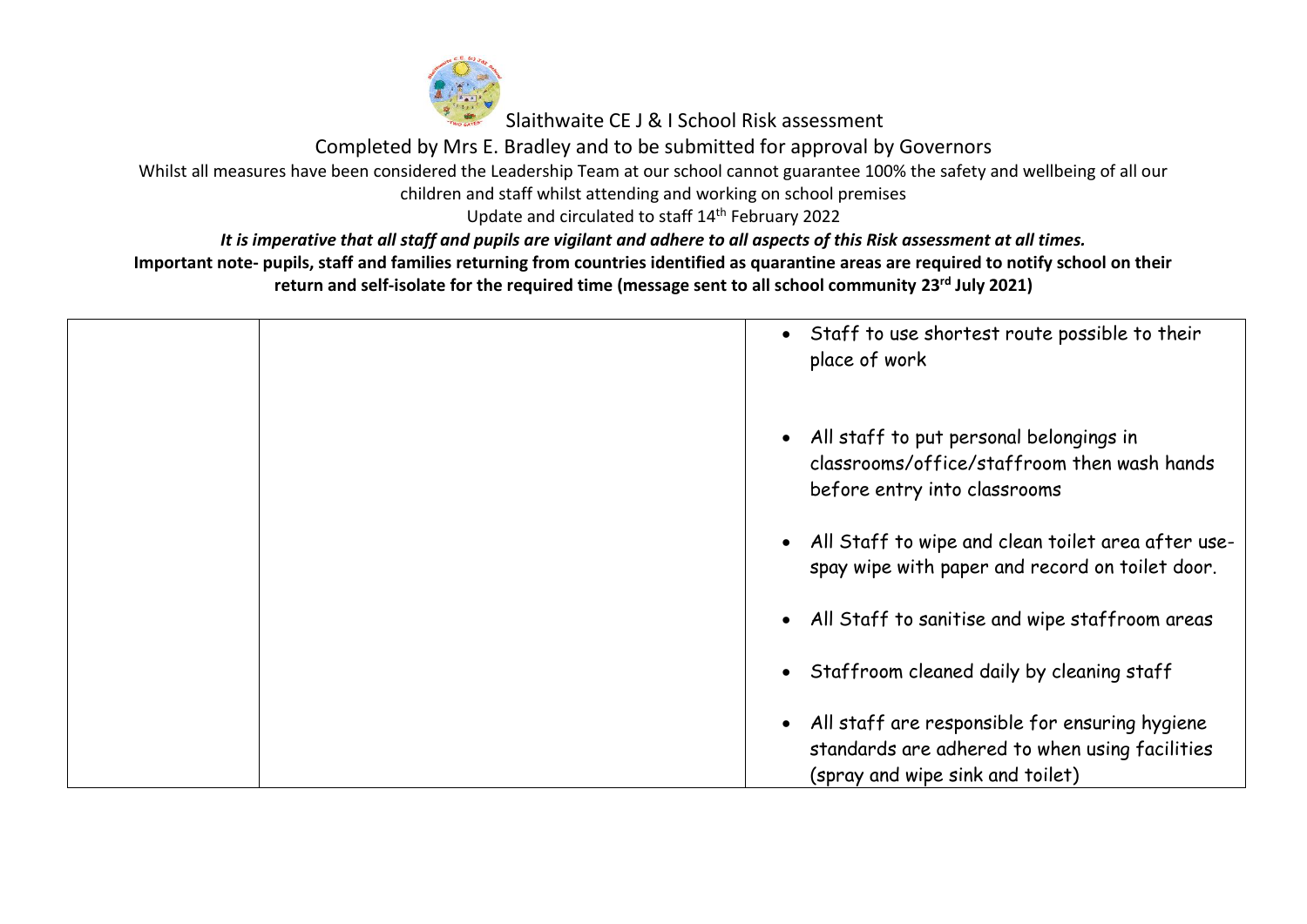

Completed by Mrs E. Bradley and to be submitted for approval by Governors

Whilst all measures have been considered the Leadership Team at our school cannot guarantee 100% the safety and wellbeing of all our

children and staff whilst attending and working on school premises

Update and circulated to staff 14<sup>th</sup> February 2022

*It is imperative that all staff and pupils are vigilant and adhere to all aspects of this Risk assessment at all times.*

| • Supply staff in school will be kept to a minimum<br>and the same person used for a class where<br>possible<br>• All staff to observe social distancing and remain<br>outside school office/head teachers office/<br>kitchen<br>• Wash hands regularly for at least 20 seconds.<br>Catch sneezes in a tissue, bin and wash your<br>hands again.<br>The government guidance states the following:<br>Adults should maintain 2 metre distance from<br>$\bullet$<br>each other, and from children. We know that<br>this is not always possible, particularly when<br>working with younger children, but all adults<br>must do this. In particular, they should avoid |  |
|--------------------------------------------------------------------------------------------------------------------------------------------------------------------------------------------------------------------------------------------------------------------------------------------------------------------------------------------------------------------------------------------------------------------------------------------------------------------------------------------------------------------------------------------------------------------------------------------------------------------------------------------------------------------|--|
| close face to face contact and minimise time<br>spent within 1 metre of anyone.                                                                                                                                                                                                                                                                                                                                                                                                                                                                                                                                                                                    |  |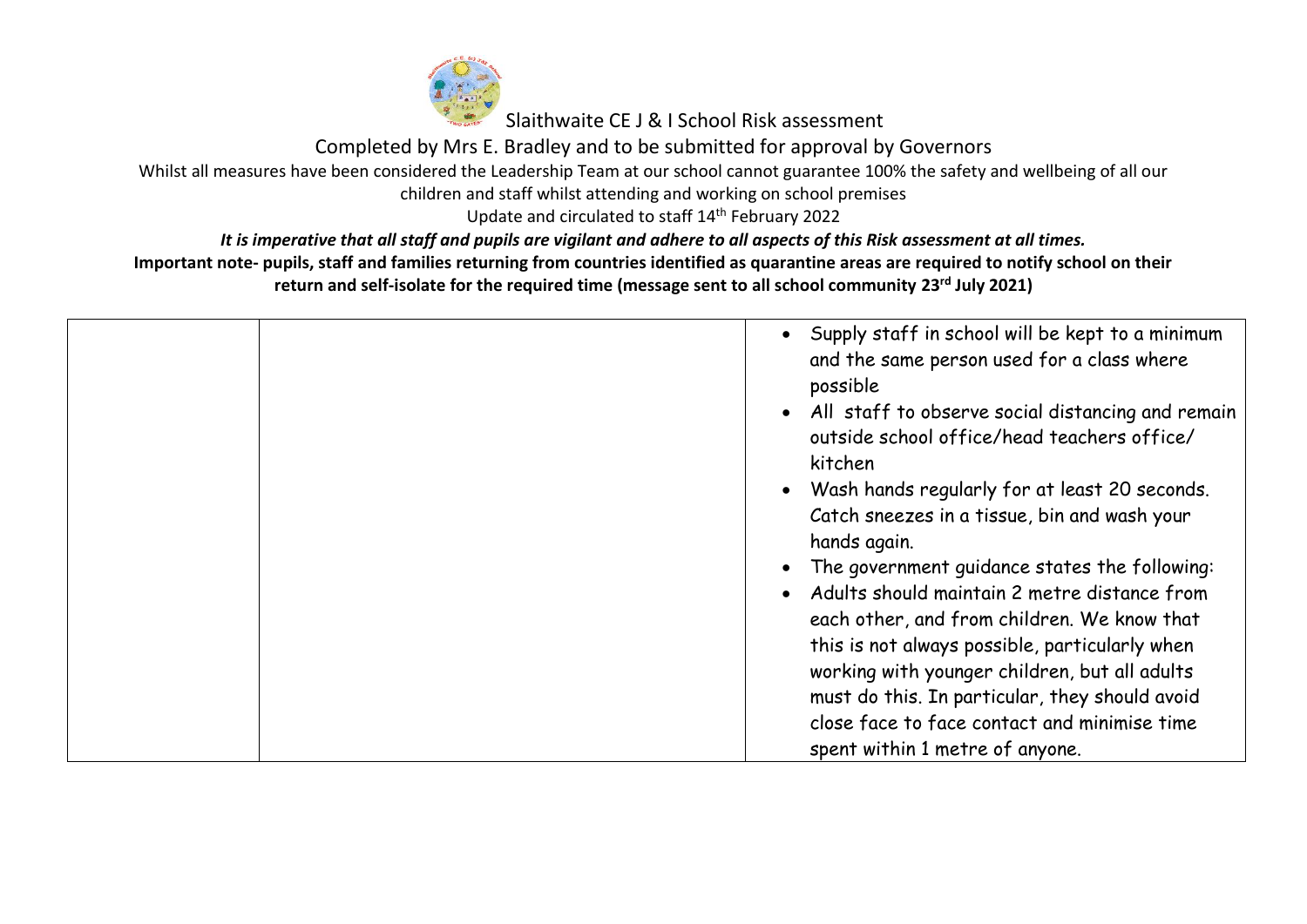

Completed by Mrs E. Bradley and to be submitted for approval by Governors

Whilst all measures have been considered the Leadership Team at our school cannot guarantee 100% the safety and wellbeing of all our

children and staff whilst attending and working on school premises

Update and circulated to staff 14<sup>th</sup> February 2022

*It is imperative that all staff and pupils are vigilant and adhere to all aspects of this Risk assessment at all times.*

| • Where the above is not possible staff should<br>remain 1-2m apart and for no longer than 15 mins<br>before reverting back to the 2m rule.<br>• If it is necessary (safeguarding, injury to pupil)<br>staff may get closer than 1m but only for a<br>maximum of one minute unless a child's safety is                                         |
|------------------------------------------------------------------------------------------------------------------------------------------------------------------------------------------------------------------------------------------------------------------------------------------------------------------------------------------------|
| put at risk.<br>• Staff will keep up to date with government<br>guidance at https://www.gov.uk/coronavirus and<br>also through staff briefings<br>• If a child/adult is presenting with symptoms                                                                                                                                               |
| they will be removed to the isolation area<br>(cabin). Staff supporting them must wear full<br>PPE including googles/mask(available in all<br>classrooms) and the person/childs temperature<br>will then be checked and they will then be<br>sent home immediately, isolation will then take<br>place. Isolation area is the cabin, one member |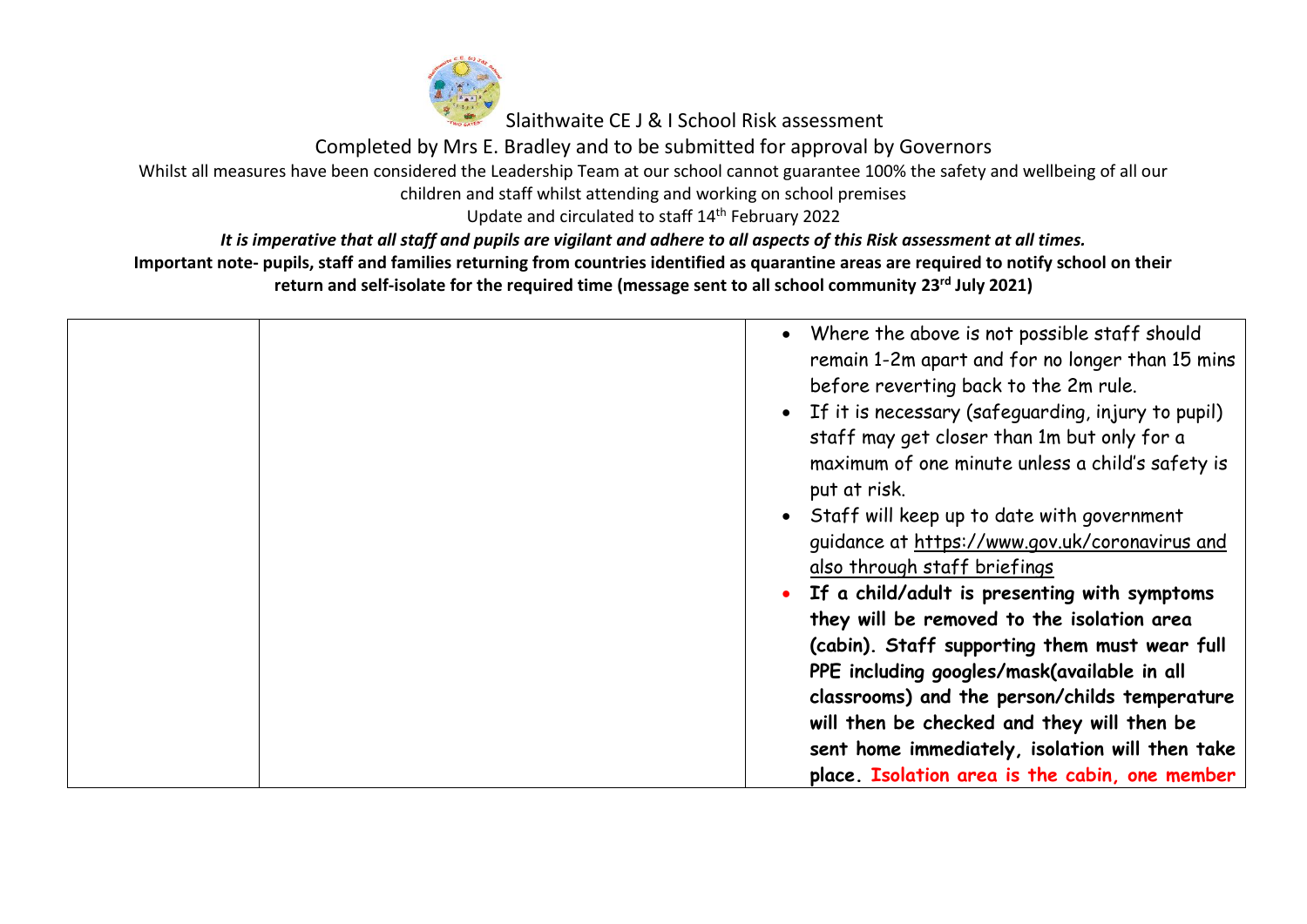

Completed by Mrs E. Bradley and to be submitted for approval by Governors

Whilst all measures have been considered the Leadership Team at our school cannot guarantee 100% the safety and wellbeing of all our

children and staff whilst attending and working on school premises

Update and circulated to staff 14<sup>th</sup> February 2022

*It is imperative that all staff and pupils are vigilant and adhere to all aspects of this Risk assessment at all times.*

| of staff (with full PPE) to remain with that<br>child/adult, communicating to the office/HT<br>by phone<br>• Child sent home and school will ask parents to<br>contact 119 testing service and school will<br>send a text with the following link to book a |
|-------------------------------------------------------------------------------------------------------------------------------------------------------------------------------------------------------------------------------------------------------------|
| test                                                                                                                                                                                                                                                        |
| https://www.nhs.uk/conditions/coronavirus-<br>$covid-19/$<br>The Class can continue, all adults who are                                                                                                                                                     |
| double vaccinated can continue to work, If<br>Negative - child comes back.                                                                                                                                                                                  |
| If Positive-school to fill in the E-Form                                                                                                                                                                                                                    |
| Home learning will begin immediately for all<br>$\bullet$<br>children affected, planned and delivered by<br>the class teacher, this is also the case for<br>any child self-isolating or waiting for a test<br>result                                        |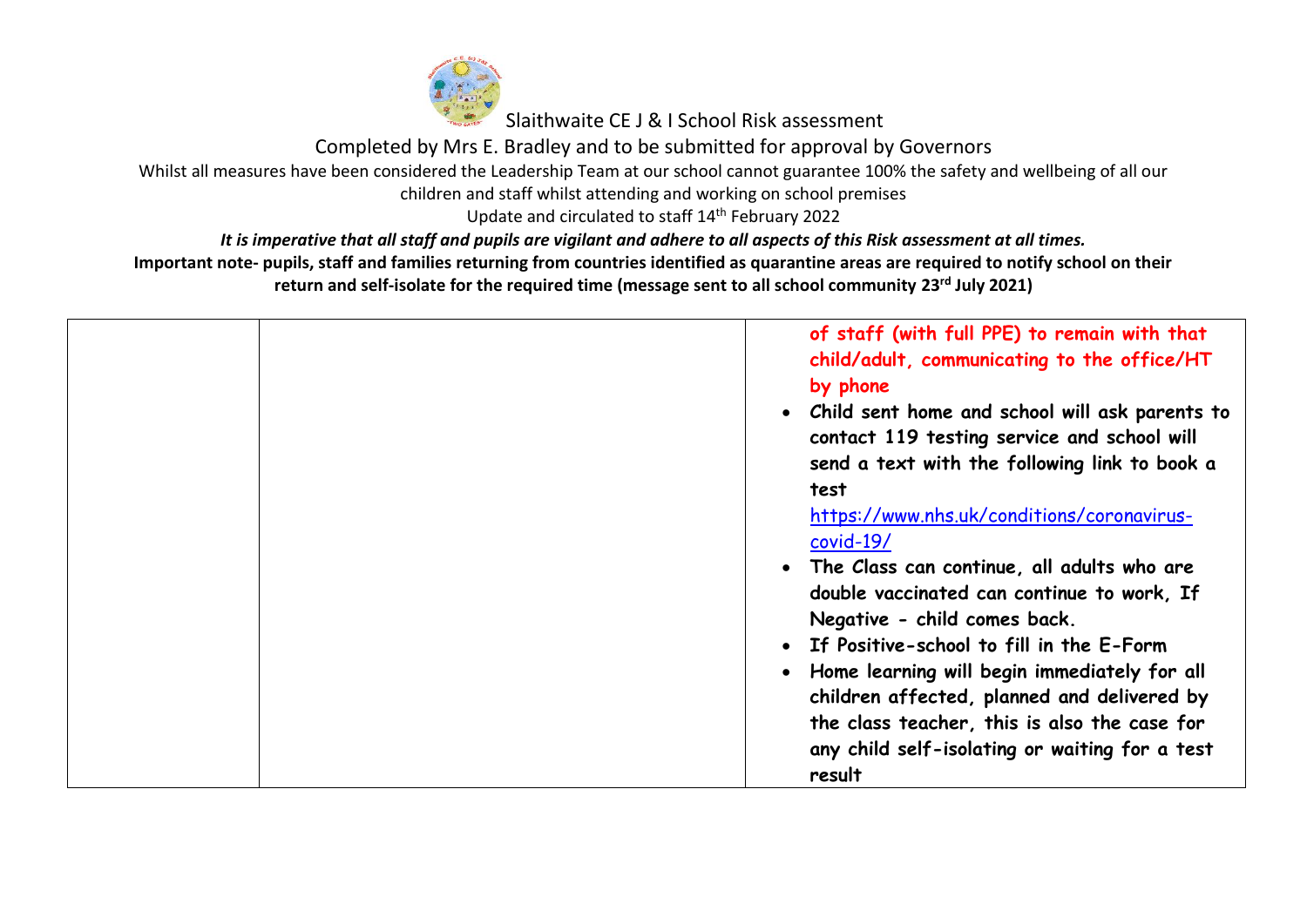

Completed by Mrs E. Bradley and to be submitted for approval by Governors

Whilst all measures have been considered the Leadership Team at our school cannot guarantee 100% the safety and wellbeing of all our

children and staff whilst attending and working on school premises

Update and circulated to staff 14<sup>th</sup> February 2022

*It is imperative that all staff and pupils are vigilant and adhere to all aspects of this Risk assessment at all times.*

| • If the classteacher is ill the key stage<br>leaders of learning will organise home learning<br>with the support of other staff<br>• All pupils and staff removed from the area<br>where the person/child was(sent home) and a<br>thorough clean will take place<br>• Masks/ gloves and aprons where required are<br>available in classrooms for all staff (should<br>they wish to use them) NB must be worn when<br>a child/ adult is showing symptoms of covid19<br>and child/person placed in isolation<br>room(outdoor cabin)<br>• Leadership team will notify LA Emergency<br>planning team regarding any concerns and the<br>schools outbreak management plan may<br>commence |
|--------------------------------------------------------------------------------------------------------------------------------------------------------------------------------------------------------------------------------------------------------------------------------------------------------------------------------------------------------------------------------------------------------------------------------------------------------------------------------------------------------------------------------------------------------------------------------------------------------------------------------------------------------------------------------------|
| • Online learning (as specified in the Remote<br>learning plan will begin immediately)                                                                                                                                                                                                                                                                                                                                                                                                                                                                                                                                                                                               |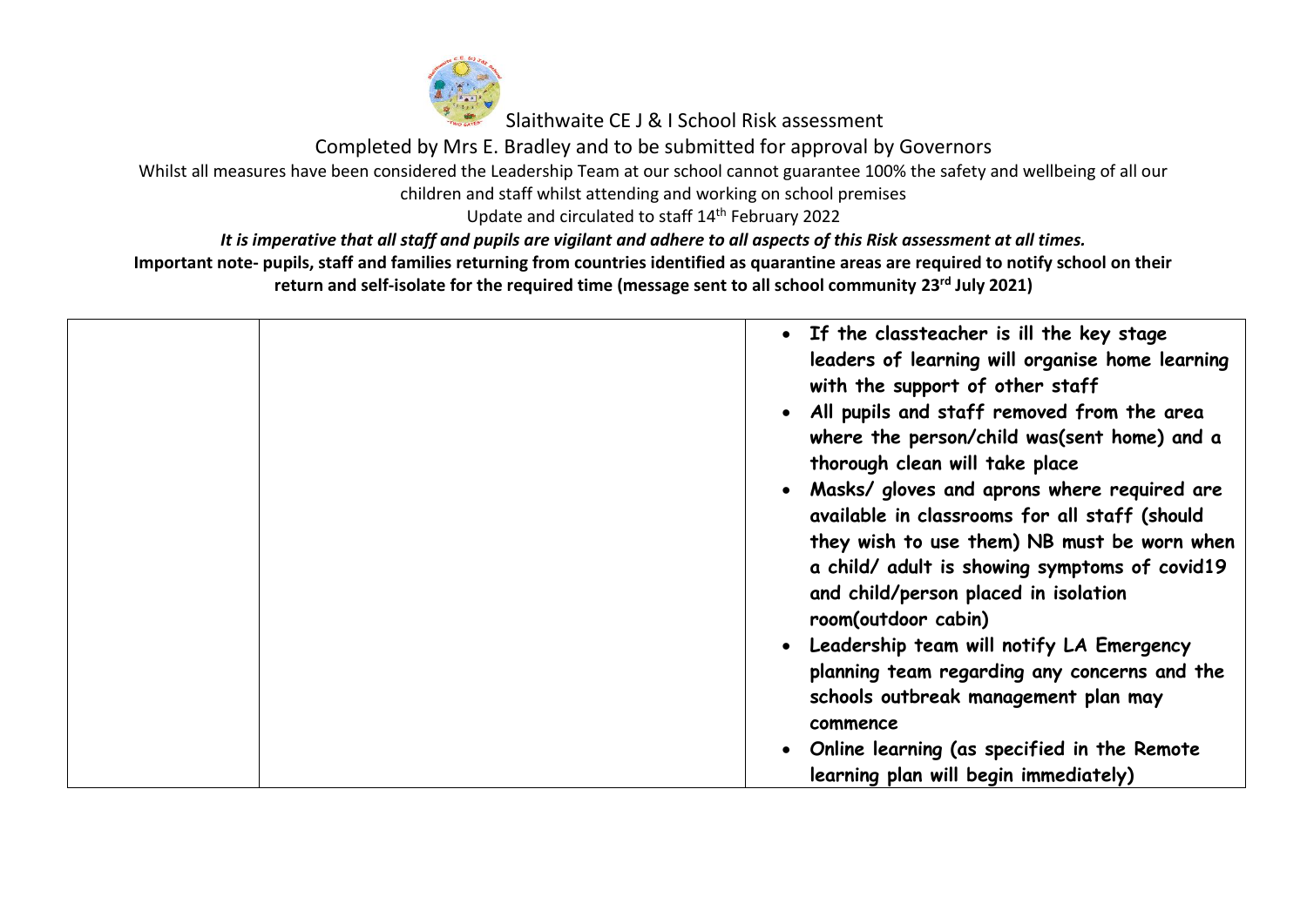

Completed by Mrs E. Bradley and to be submitted for approval by Governors

Whilst all measures have been considered the Leadership Team at our school cannot guarantee 100% the safety and wellbeing of all our

children and staff whilst attending and working on school premises

Update and circulated to staff 14<sup>th</sup> February 2022

*It is imperative that all staff and pupils are vigilant and adhere to all aspects of this Risk assessment at all times.*

| Managing wellbeing<br>and mental health | Reduced well-being of staff/pupils                                | $\bullet$ | Leadership team to inform all staff of current situation<br>on a regular basis                                                                                                                      |
|-----------------------------------------|-------------------------------------------------------------------|-----------|-----------------------------------------------------------------------------------------------------------------------------------------------------------------------------------------------------|
|                                         | <b>CARE FIRST TELE:</b><br>0800174319                             | $\bullet$ | Peer support for staff, employee healthcare and head<br>teacher wellbeing service to be offered to all staff                                                                                        |
|                                         | <b>ALSO THE WEBSITE</b><br>MENTALHEALTHATWORK.ORG.UK/OURFRONTLINE |           | School leaders to draw up rotas with consultation and<br>sensitivity                                                                                                                                |
|                                         |                                                                   |           | The leadership team will at all times respect and<br>discuss with staff their work life balance and ensure<br>that this is at an acceptable level                                                   |
|                                         |                                                                   | $\bullet$ | Staff offered opportunity to speak to a member of<br>leadership team on an individual basis                                                                                                         |
|                                         |                                                                   |           | Staff to immediately inform HT/LT if unwell, any<br>symptoms are shown, procedures regarding isolation,<br>testing and contacting of all of those who have been in<br>contact will then be followed |
|                                         |                                                                   | $\bullet$ | Staff who are shielding/self-isolating will be updated as<br>required by a member of leadership team, if well, their<br>workload will be managed by the HT and determined                           |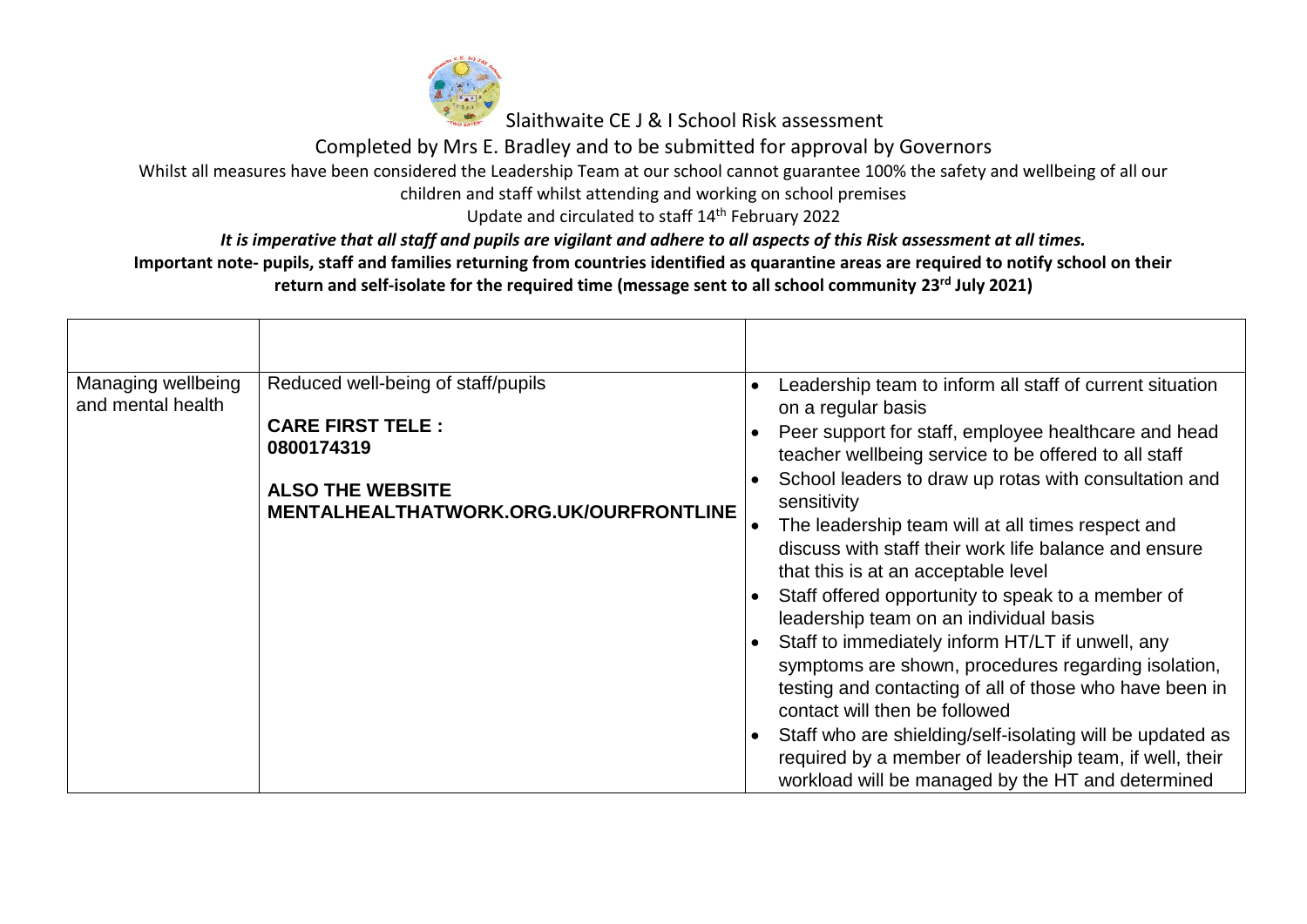

Completed by Mrs E. Bradley and to be submitted for approval by Governors

Whilst all measures have been considered the Leadership Team at our school cannot guarantee 100% the safety and wellbeing of all our

children and staff whilst attending and working on school premises

Update and circulated to staff 14<sup>th</sup> February 2022

*It is imperative that all staff and pupils are vigilant and adhere to all aspects of this Risk assessment at all times.*

| by their position and role in school. If unwell the usual<br>reporting of sickness procedures and expectations will<br>be in place<br>Where staff have agreed to take on additional duties<br>and responsibilities, the leadership team will support<br>them in their new roles.                                                                                                                                                                                                                                                                                                                                                                                                                                |
|-----------------------------------------------------------------------------------------------------------------------------------------------------------------------------------------------------------------------------------------------------------------------------------------------------------------------------------------------------------------------------------------------------------------------------------------------------------------------------------------------------------------------------------------------------------------------------------------------------------------------------------------------------------------------------------------------------------------|
| Staff who live with someone who is isolating must<br>report this to the HT and procedures will be followed as<br>appropriate for the individual situation<br>The schools PSHE coordinator will offer guidance and<br>$\bullet$<br>support where necessary to staff and pupils.<br>Guidance from external agencies will be sought as<br>required and in discussion with the leadership team<br>and PSHE coordinator<br>All incidents of staff illness, self-isolating will be<br>reported on LA systems and all staff informed by HT<br>Staff will be directed to take a test (if displaying<br>symptoms) and asked to inform the HT/DHT/member<br>of LT of the result asap so procedures can then take<br>place |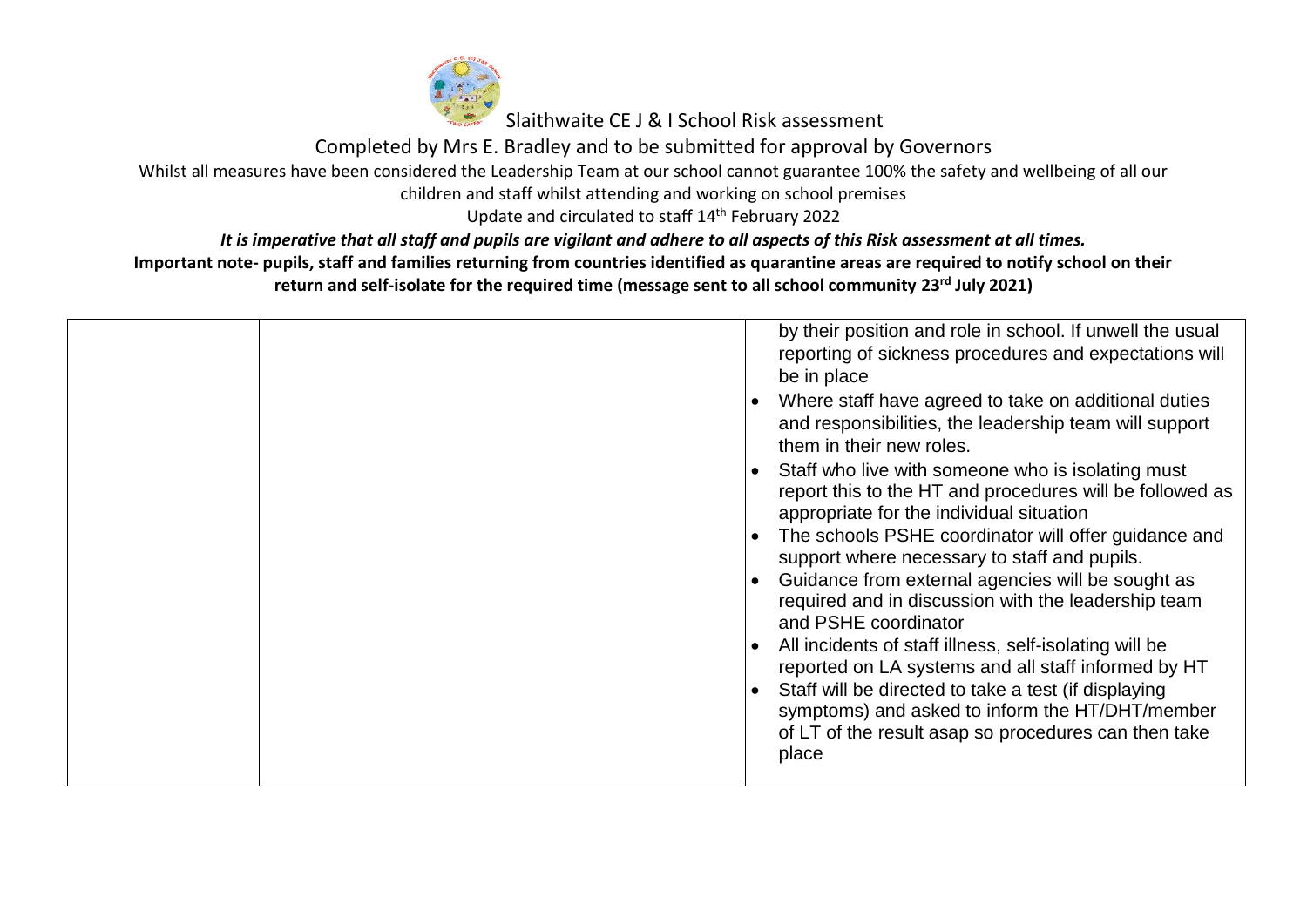

Completed by Mrs E. Bradley and to be submitted for approval by Governors

## Whilst all measures have been considered the Leadership Team at our school cannot guarantee 100% the safety and wellbeing of all our

children and staff whilst attending and working on school premises

Update and circulated to staff 14<sup>th</sup> February 2022

*It is imperative that all staff and pupils are vigilant and adhere to all aspects of this Risk assessment at all times.*

| Spreading the virus<br>within buildings | Virus passed to others on hands              | All parents will be asked regularly (via Twitter,<br>regular texts, school letters, school website) to<br>inform the school if they are unwell, vulnerable<br>themselves) and to raise any<br>concerns/worries/comments/suggestions they have<br>via a phone call or Twitter to the school office.<br>Hand sanitisers and soaps throughout school are<br>covid compliant.<br>On entering the school everyone to wash hands<br>with soap and water or use hand sanitiser for at<br>least 20 seconds<br>All staff and children to wash hands on a regular<br>basis-at least every 30 minutes and on entry/exit<br>Where possible, staff to avoid sharing stationery<br>and other equipment<br>Staff will wash hands regularly with soap and water<br>for 20 seconds, and after removing gloves, aprons<br>and other protection used while cleaning. Wash |
|-----------------------------------------|----------------------------------------------|--------------------------------------------------------------------------------------------------------------------------------------------------------------------------------------------------------------------------------------------------------------------------------------------------------------------------------------------------------------------------------------------------------------------------------------------------------------------------------------------------------------------------------------------------------------------------------------------------------------------------------------------------------------------------------------------------------------------------------------------------------------------------------------------------------------------------------------------------------|
|                                         | Virus passed to other with a sneeze or cough | hands regularly.<br>Staff will build in regular (every 30 mins) healthy<br>practice of hand washing with children in school                                                                                                                                                                                                                                                                                                                                                                                                                                                                                                                                                                                                                                                                                                                            |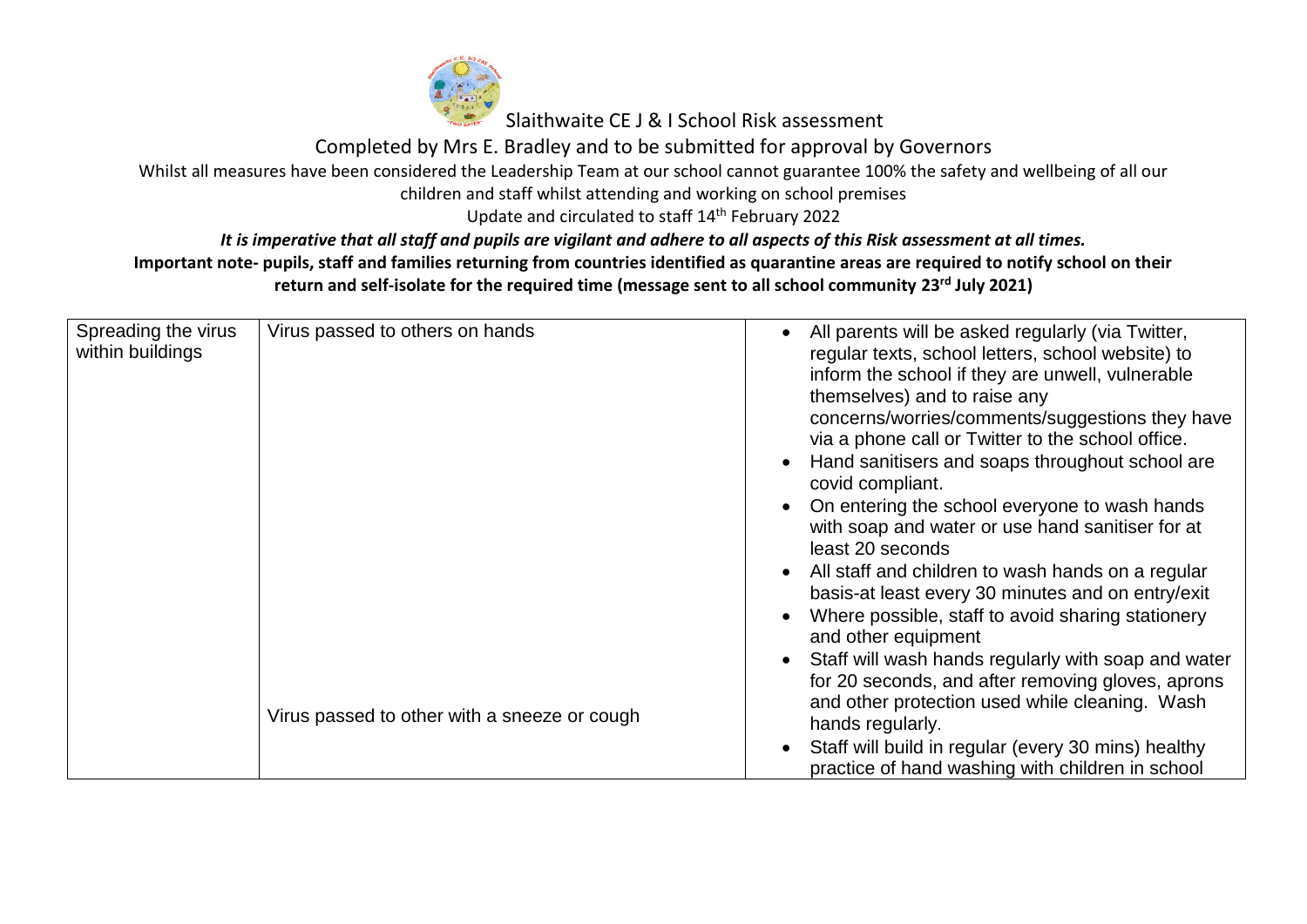

Completed by Mrs E. Bradley and to be submitted for approval by Governors

Whilst all measures have been considered the Leadership Team at our school cannot guarantee 100% the safety and wellbeing of all our

children and staff whilst attending and working on school premises

Update and circulated to staff 14<sup>th</sup> February 2022

*It is imperative that all staff and pupils are vigilant and adhere to all aspects of this Risk assessment at all times.*

|                                              |                          | Classrooms/areas should be limited to designated<br>areas for usage when not fully accessed, so that all<br>those working in them keep a 1m distance when at<br>all possible, supporting this thorough cleaning<br>regime required<br>Catch any coughs or sneezes in a tissue, bin it and<br>wash your hands (or in your elbow if you have no<br>tissue and then wash hands, etc.)<br>All children reminded not to touch your face and<br>eyes on regular basis                                                                            |
|----------------------------------------------|--------------------------|--------------------------------------------------------------------------------------------------------------------------------------------------------------------------------------------------------------------------------------------------------------------------------------------------------------------------------------------------------------------------------------------------------------------------------------------------------------------------------------------------------------------------------------------|
| Spreading the virus<br>within classroom/hall | Virus passed onto others | All classrooms to have cleaning stations fully equipped<br>$\bullet$<br>and checked daily(by caretaker) all classrooms to have<br>2 bins one for tissues (with removable liner and a pedal)<br>one for school stuff/ bins emptied as required and daily<br>by caretaker/cleaner<br>All pupils to have their own stationary resources kept in<br>a specific place and labelled, cleaned regularly and at<br>the end of the day<br>Resources in classrooms kept to a minimum and<br>cleaned regularly<br>Ensure cleaning of all door handles |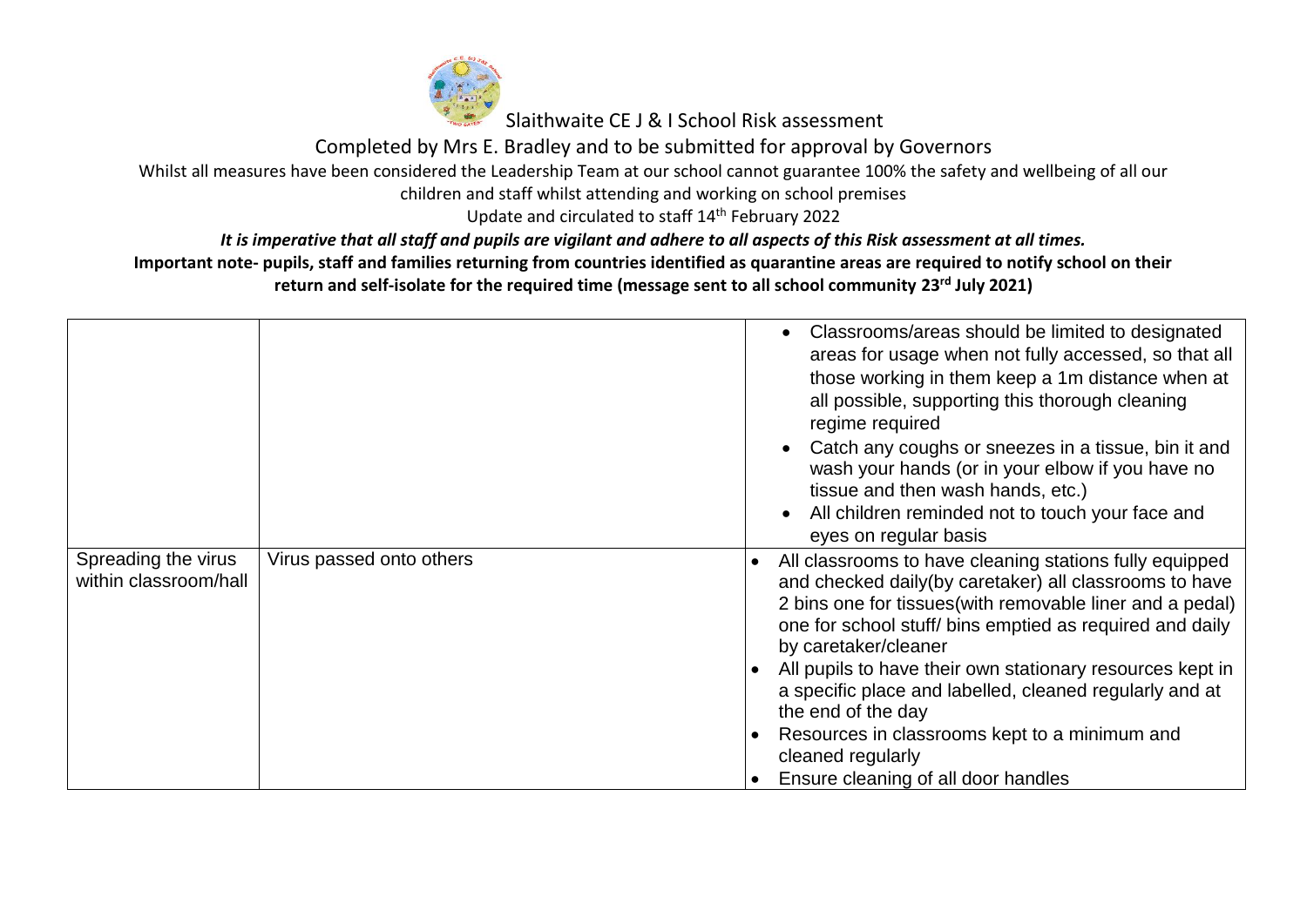

Completed by Mrs E. Bradley and to be submitted for approval by Governors

Whilst all measures have been considered the Leadership Team at our school cannot guarantee 100% the safety and wellbeing of all our

children and staff whilst attending and working on school premises

Update and circulated to staff 14<sup>th</sup> February 2022

*It is imperative that all staff and pupils are vigilant and adhere to all aspects of this Risk assessment at all times.*

|                                                                    |                 | $\bullet$<br>$\bullet$ | Trim trail / climbing frame to be allocated to a class for<br>the week<br>Playground apparatus kept to own class and cleaned<br>after use<br>All children to have own named water bottle brought<br>daily from home along with a packed lunch<br>Playtime rota-set in key stages<br>All areas to be kept well ventilated e.g. windows/doors<br>open (bear in mind fire safety and safeguarding)<br>Children supported by staff when moving around the<br>building and as far as possible in their class (socially<br>distanced)<br>Children will come to school in their PE kit on their PE<br>day-Weds KS2, Thursday KS1 |
|--------------------------------------------------------------------|-----------------|------------------------|---------------------------------------------------------------------------------------------------------------------------------------------------------------------------------------------------------------------------------------------------------------------------------------------------------------------------------------------------------------------------------------------------------------------------------------------------------------------------------------------------------------------------------------------------------------------------------------------------------------------------|
| Children's toilet<br>areas/assisting with<br>toileting if required | Virus passed on | $\bullet$              | Areas to be cleaned thoroughly by school staff<br>throughout the day(spray wiped), including photocopier<br>etc<br>Posters placed for hand washing<br>On entry back to class children/staff antibac hands<br>again                                                                                                                                                                                                                                                                                                                                                                                                        |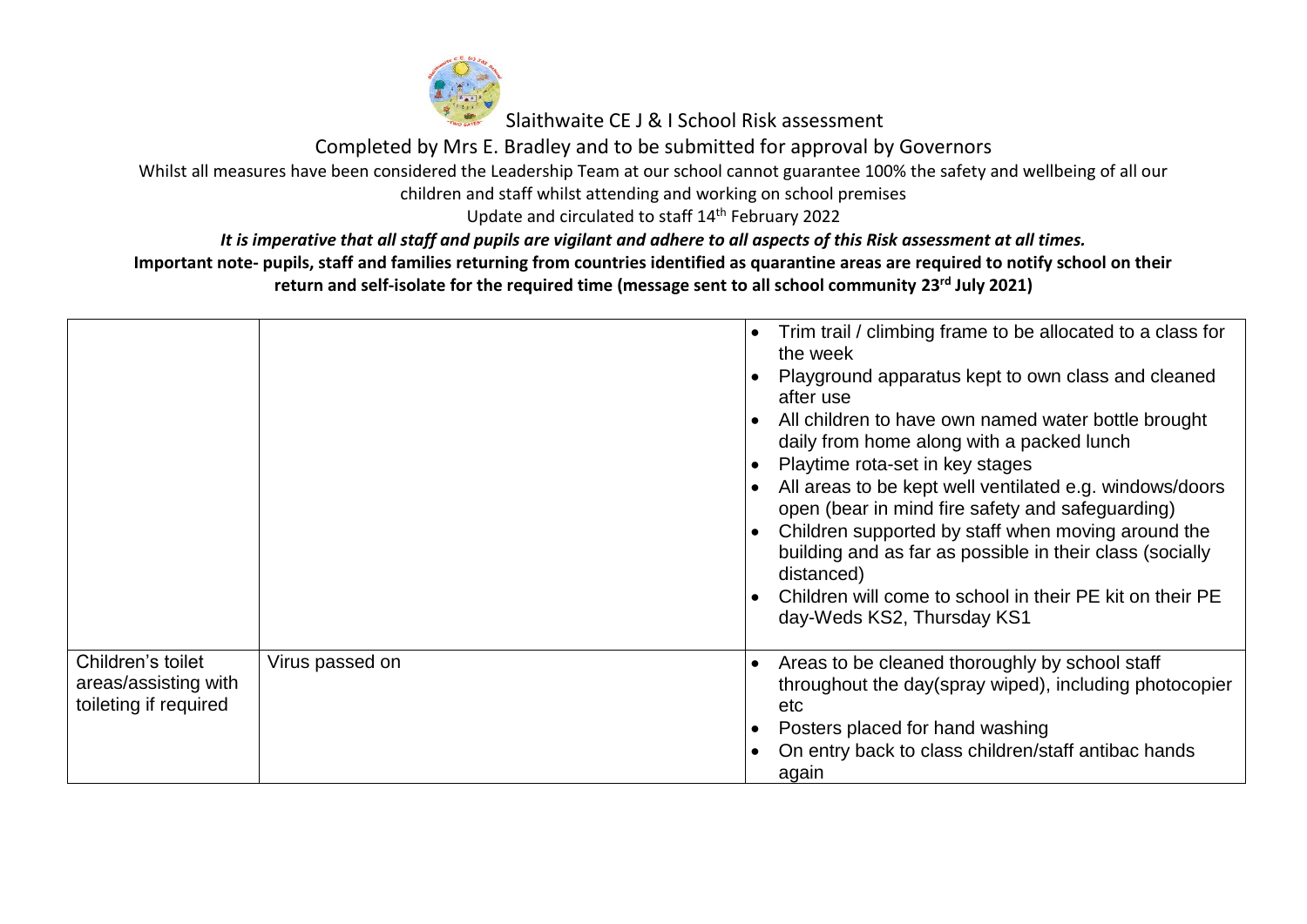

Completed by Mrs E. Bradley and to be submitted for approval by Governors

Whilst all measures have been considered the Leadership Team at our school cannot guarantee 100% the safety and wellbeing of all our

children and staff whilst attending and working on school premises

Update and circulated to staff 14<sup>th</sup> February 2022

*It is imperative that all staff and pupils are vigilant and adhere to all aspects of this Risk assessment at all times.*

|                                                                  |                             |                        | Changing beds wiped as required and always after and<br>before use                                                                                                                                                                                                                                                                                                                                                                                                                        |
|------------------------------------------------------------------|-----------------------------|------------------------|-------------------------------------------------------------------------------------------------------------------------------------------------------------------------------------------------------------------------------------------------------------------------------------------------------------------------------------------------------------------------------------------------------------------------------------------------------------------------------------------|
| <b>First Aid</b>                                                 | Virus passed on             | $\bullet$<br>$\bullet$ | Full disposable PPE available for staff, including<br>aprons, masks, goggles, gloves<br>First aid administered in class bubble as far as possible<br>Resuscitator masks to be available<br>The cabin is the designated Isolation area if<br>required(full PPE to be used in here)<br>First aider on school site at all times and available<br>across all classes if necessary<br>KS1/KS2/EYFS First aider-to be named and as far as<br>possible will deal with First aid in these classes |
| <b>Playtimes and Lunch</b><br>times                              | Virus passed on             | $\bullet$              | Children to freeze on bell and enter school when told to<br>by staff, hands then washed                                                                                                                                                                                                                                                                                                                                                                                                   |
| Introducing virus into<br>school environments<br>from outside by | Visitors to reception areas | $\bullet$              | Request that individuals communicate with school via<br>telephone or email or intercom if on site<br>Maintain a distance of 2m where possible.<br>Ensure good ventilation of office type environments                                                                                                                                                                                                                                                                                     |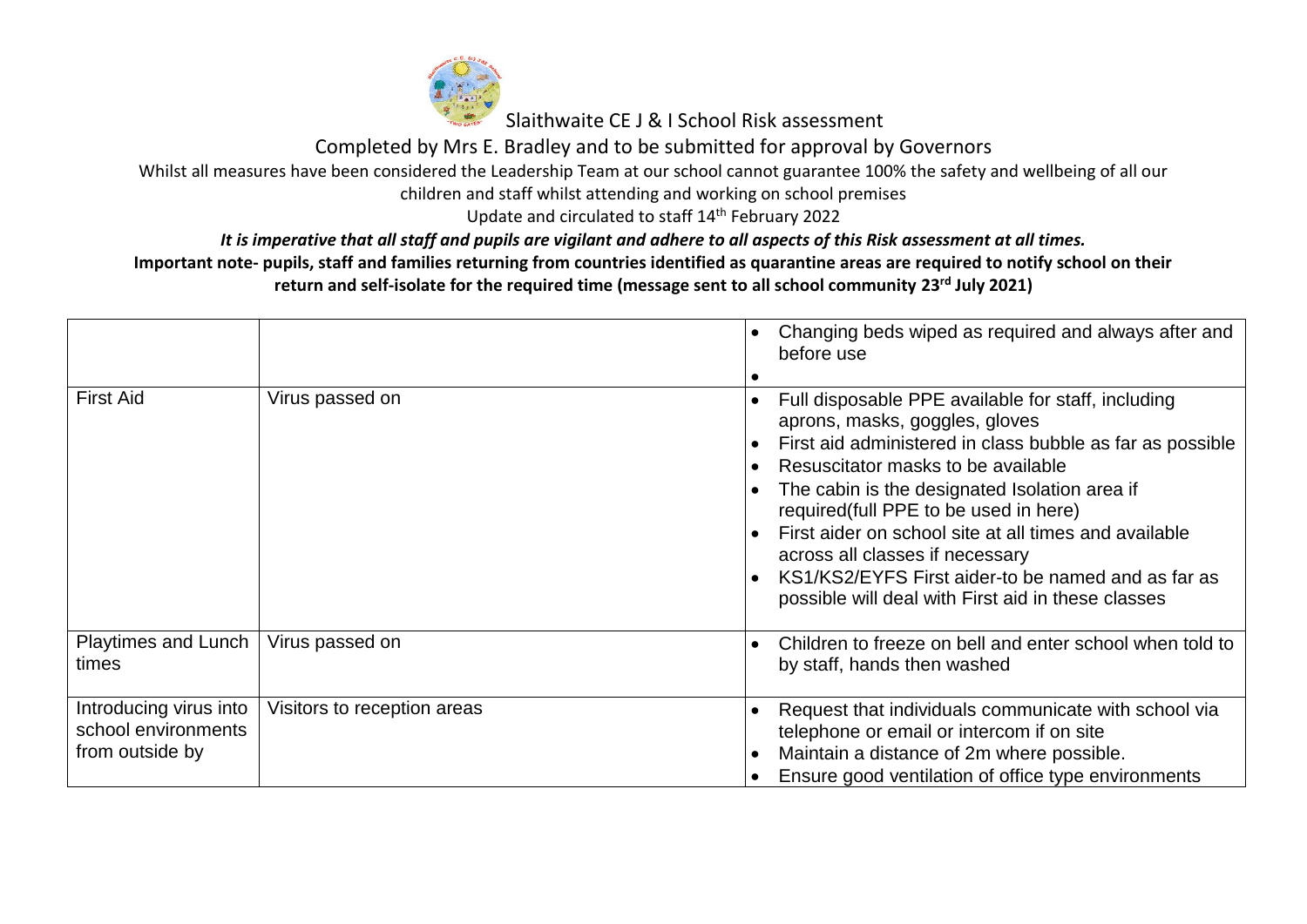

Completed by Mrs E. Bradley and to be submitted for approval by Governors

Whilst all measures have been considered the Leadership Team at our school cannot guarantee 100% the safety and wellbeing of all our

children and staff whilst attending and working on school premises

Update and circulated to staff 14<sup>th</sup> February 2022

*It is imperative that all staff and pupils are vigilant and adhere to all aspects of this Risk assessment at all times.*

| visitors /parents-<br>during school hours                    |                                                         | $\bullet$              | Clear signage and instructions on entry, at gates and/or<br>website/twitter/newsletters<br>Parents will be encouraged to communicate by phone,<br>e-mail.                                                                                    |
|--------------------------------------------------------------|---------------------------------------------------------|------------------------|----------------------------------------------------------------------------------------------------------------------------------------------------------------------------------------------------------------------------------------------|
|                                                              | Visitors for meetings                                   |                        |                                                                                                                                                                                                                                              |
|                                                              |                                                         | $\bullet$              | Where you need to meet maintain a distance of 1m<br>where possible                                                                                                                                                                           |
|                                                              | <b>Deliveries</b>                                       | $\bullet$              | All deliveries to be dropped outside the office external<br>door, where possible                                                                                                                                                             |
|                                                              | Volunteers                                              | $\bullet$              | No volunteers on the premises until further notice                                                                                                                                                                                           |
|                                                              | Cleaning                                                | $\bullet$<br>$\bullet$ | Ensure compliance with infection control guidance<br>around cleaning regimes-HT/Caretaker/Cleaning<br>supervisor responsible<br>Cleaning days in place in addition to usual cleaning-<br>(over time agreed with cleaning staff if necessary) |
| Spreading the virus<br>from the school into<br>the Community | Spread of germs/<br>Drop off and collection from school |                        | Parents asked to social distance as far as possible<br>$\bullet$<br>at drop off/pick up                                                                                                                                                      |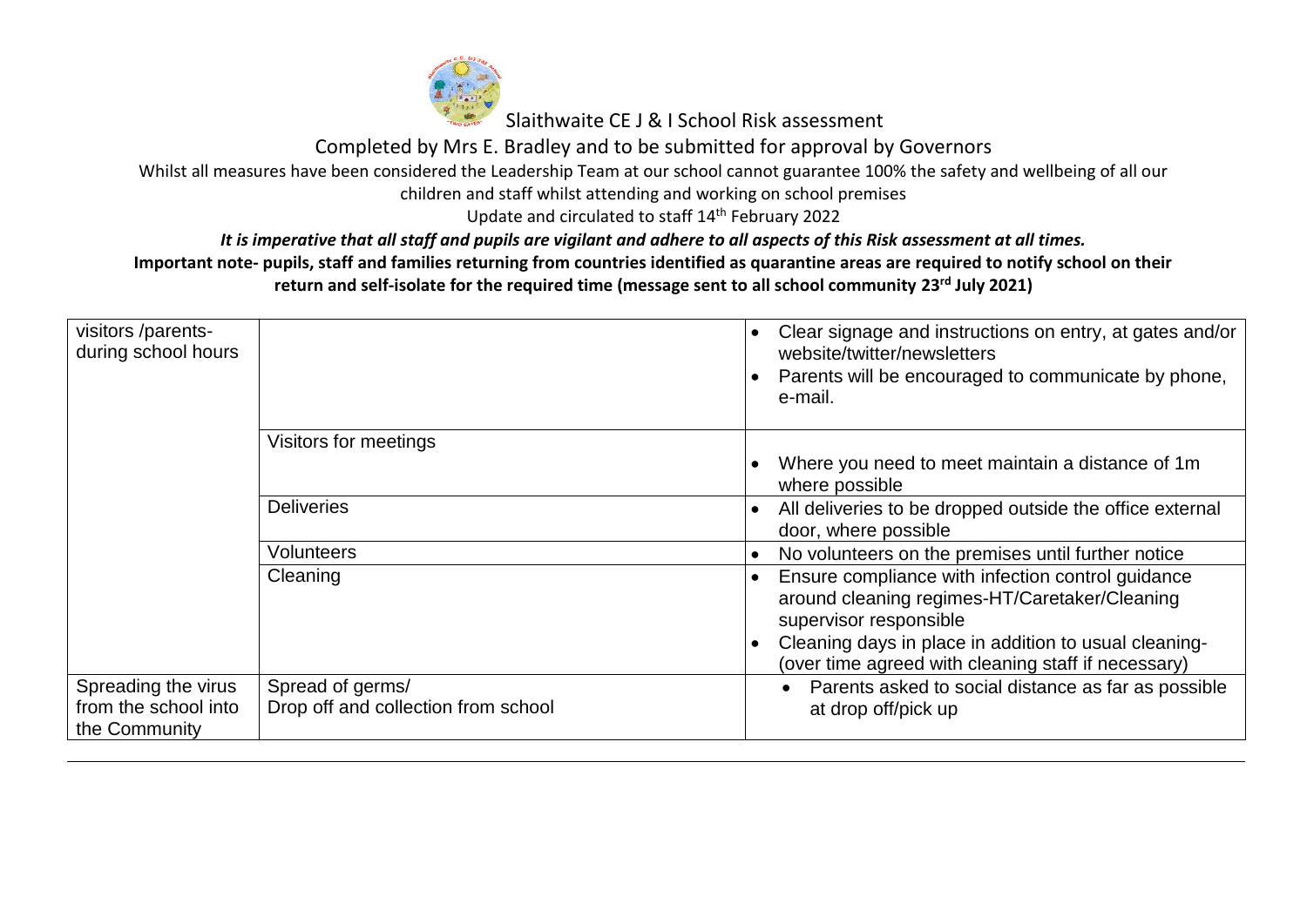

Completed by Mrs E. Bradley and to be submitted for approval by Governors

## Whilst all measures have been considered the Leadership Team at our school cannot guarantee 100% the safety and wellbeing of all our

children and staff whilst attending and working on school premises

Update and circulated to staff 14<sup>th</sup> February 2022

*It is imperative that all staff and pupils are vigilant and adhere to all aspects of this Risk assessment at all times.*

| Illness/symptoms<br>identified | Staff member / pupil or household member becoming ill | In the event of a child, staff member or member of their<br>household becoming ill a member of leadership team<br>must be contacted and informed<br>All staff to keep up to date with the latest government<br>guidelines on Covid 19 and access testing if<br>required(showing symptoms as outlined on the<br>government website<br>All staffing absences including self-isolating staff<br>should be shared with the LA/DFE by submitting an e-<br>form<br>Where possible and where appropriate the leadership<br>team will keep in touch with staff members who are in<br>self-isolation and include them in communications |
|--------------------------------|-------------------------------------------------------|--------------------------------------------------------------------------------------------------------------------------------------------------------------------------------------------------------------------------------------------------------------------------------------------------------------------------------------------------------------------------------------------------------------------------------------------------------------------------------------------------------------------------------------------------------------------------------------------------------------------------------|
|                                | Caretaking/cleaning staff                             | Cleaning an area with normal household disinfectant<br>after someone with suspected coronavirus (COVID-19)<br>has left will reduce the risk of passing the infection on<br>to other people.<br>PPE is provided for cleaning staff, apron and<br>gloves (optional) worn when cleaning<br>Always wear disposable or washing-up gloves and<br>aprons for cleaning. These should be double-bagged,                                                                                                                                                                                                                                 |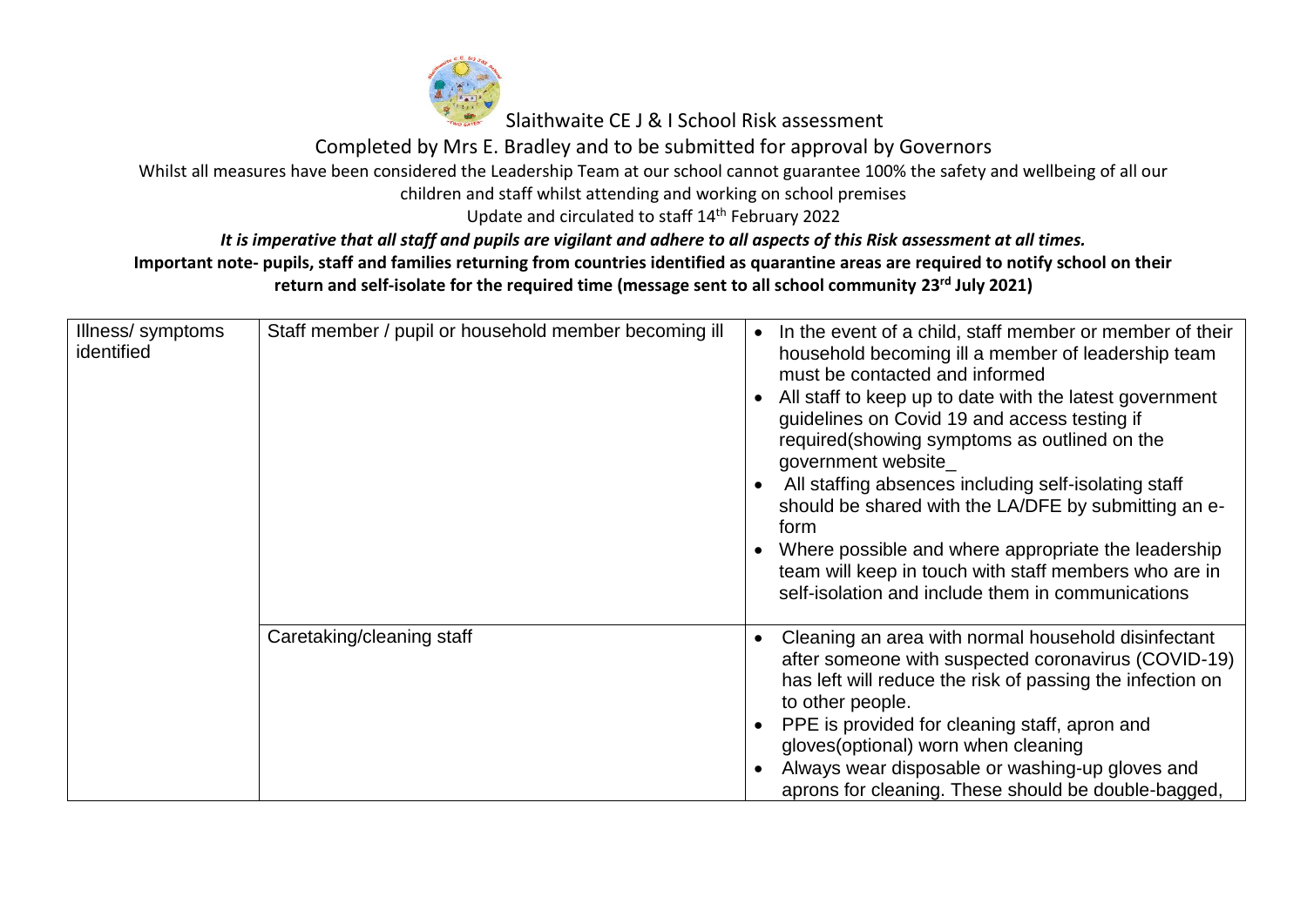

Completed by Mrs E. Bradley and to be submitted for approval by Governors

Whilst all measures have been considered the Leadership Team at our school cannot guarantee 100% the safety and wellbeing of all our

children and staff whilst attending and working on school premises

Update and circulated to staff 14<sup>th</sup> February 2022

*It is imperative that all staff and pupils are vigilant and adhere to all aspects of this Risk assessment at all times.*

| Cleaning of the<br>school on daily basis                                                         |                                        | then stored securely for 72 hours then thrown away in<br>the regular rubbish after cleaning is finished.<br>Using a disposable cloth, first clean hard surfaces with<br>warm soapy water. Then disinfect these surfaces with<br>the cleaning products you normally use. Pay particular<br>attention to frequently touched areas and surfaces,<br>such as bathrooms, grab-rails in corridors and<br>stairwells and door handles.<br>If an area has been heavily contaminated, such as with<br>visible bodily fluids, from a person with coronavirus<br>(COVID-19), always use full PPE. The area will then<br>be deep cleaned and advice and support sought from<br>the LA and cleaning services |
|--------------------------------------------------------------------------------------------------|----------------------------------------|-------------------------------------------------------------------------------------------------------------------------------------------------------------------------------------------------------------------------------------------------------------------------------------------------------------------------------------------------------------------------------------------------------------------------------------------------------------------------------------------------------------------------------------------------------------------------------------------------------------------------------------------------------------------------------------------------|
| Staff member/pupil<br>re-entering the work<br>place/school after<br>period of self-<br>isolation | Staff member (council worker) / pupils | • Keep up date with the latest government quidelines:<br>https://www.gov.uk/government/publications/covid-19-stay-<br>at-home-guidance                                                                                                                                                                                                                                                                                                                                                                                                                                                                                                                                                          |
| Fire/Emergency exit<br>Procedures from 7th<br>September 2020                                     |                                        | The usual Fire and Evacuation procedures must be<br>followed<br>Oak -assemble playground                                                                                                                                                                                                                                                                                                                                                                                                                                                                                                                                                                                                        |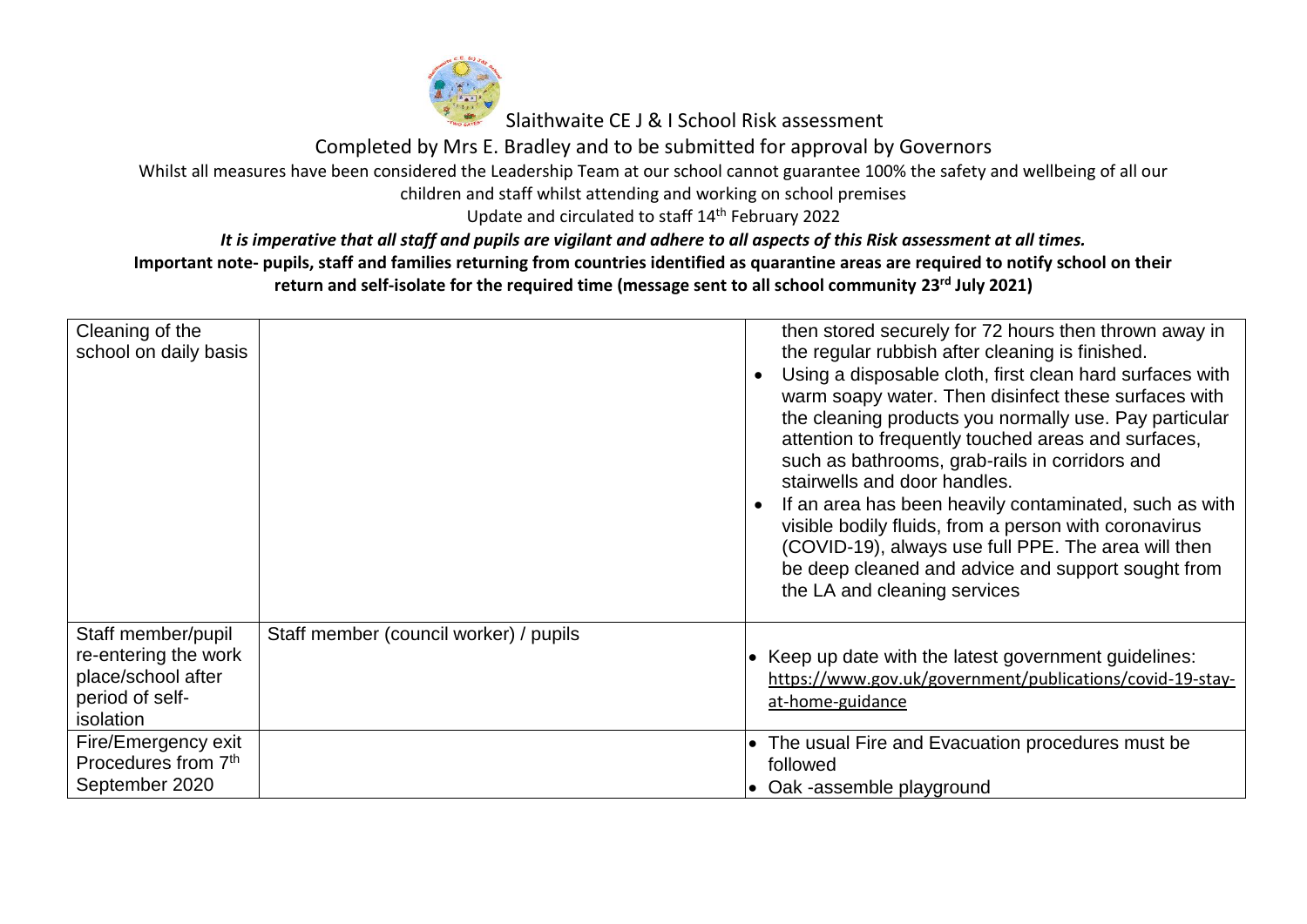

Completed by Mrs E. Bradley and to be submitted for approval by Governors

Whilst all measures have been considered the Leadership Team at our school cannot guarantee 100% the safety and wellbeing of all our

children and staff whilst attending and working on school premises

Update and circulated to staff 14<sup>th</sup> February 2022

*It is imperative that all staff and pupils are vigilant and adhere to all aspects of this Risk assessment at all times.*

|              | $\bullet$ Cherry -assemble playground                                 |
|--------------|-----------------------------------------------------------------------|
|              | $\bullet$ Beech-playground                                            |
|              | • Hazel-football court                                                |
|              | • Willow- MUGA                                                        |
|              |                                                                       |
|              | • Sycamore- bottom of field                                           |
|              | $\bullet$ Evacuation-all assembly community centre-                   |
|              | outdoors                                                              |
|              | • All pupil and staff socially distanced at all times                 |
| Staffing     | These will be reviewed on a daily basis by leadership                 |
| arrangements | team who will inform staff as required/if changes needed              |
|              | etc.                                                                  |
|              | $\bullet$ As far as possible there will be a DSL, Paediatric First    |
|              | aider and Head/Deputy on site at all times                            |
|              | $\bullet$ If staffing levels fall to where the safety of children and |
|              | staff cannot be assured the Head (in discussion with the              |
|              | Governing Body) will close the school                                 |
|              | Where necessary the leadership team will seek further                 |
|              | advice and support from external agencies for pupils                  |
|              |                                                                       |
|              | with SEND and put in place individual RA's where                      |
|              | required                                                              |